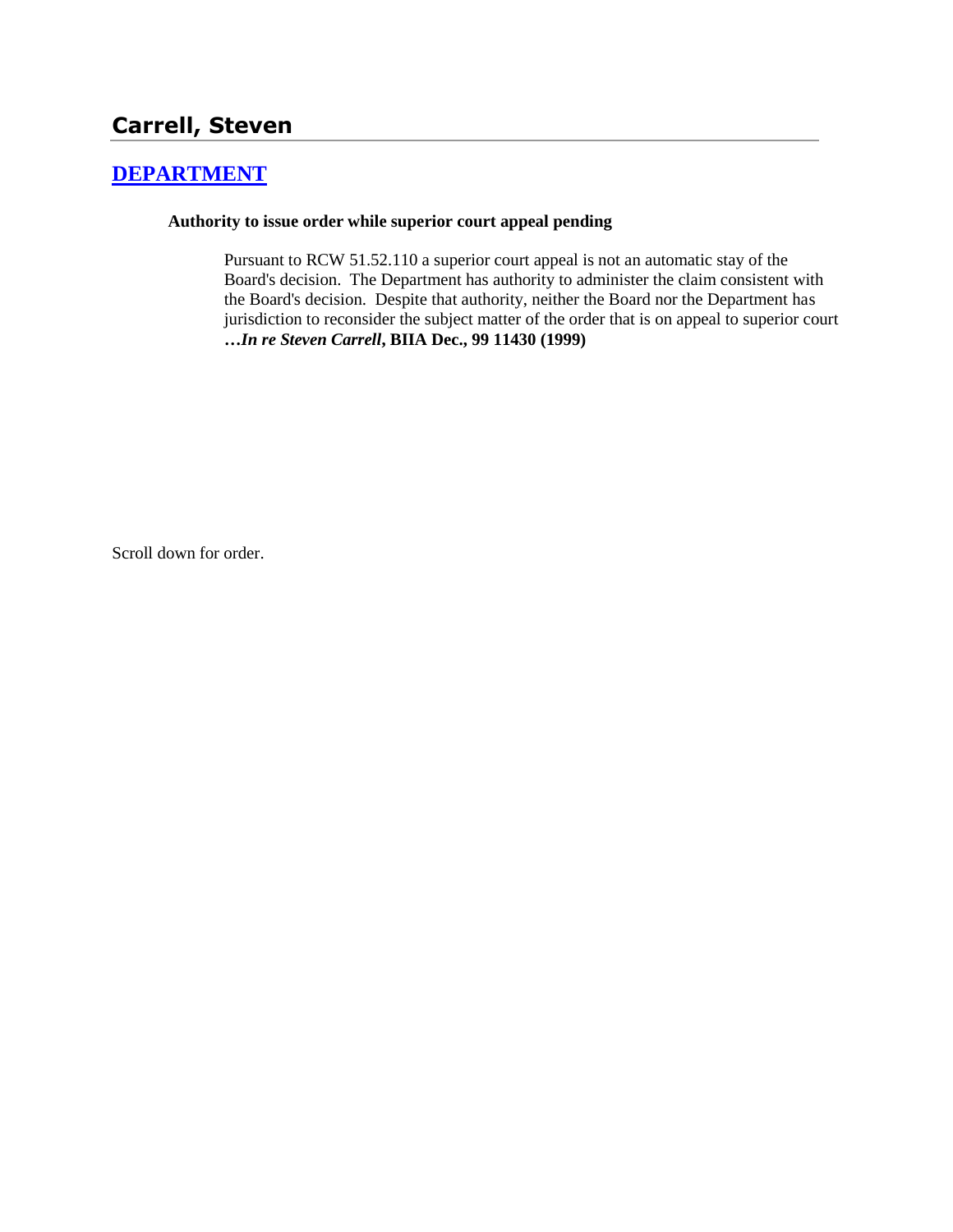## **BEFORE THE BOARD OF INDUSTRIAL INSURANCE APPEALS STATE OF WASHINGTON**

**)**

1 **IN RE: STEVEN W. CARRELL ) DOCKET NO. 99 11430**

**CLAIM NO. T-295538 ) DECISION AND ORDER** 

APPEARANCES:

18

Claimant, Steven W. Carrell, by Casey & Casey, P.S., per Carol L. Casey and Gerald L. Casey

Self-Insured Employer, Pope & Talbot, Inc., by Schwabe, Williamson & Wyatt, P.C., per Elizabeth K. Reeve

The claimant, Steven W. Carrell, filed a protest and request for reconsideration with the

16 17 Department of Labor and Industries on November 25, 1998, from an order of the Department dated

19 November 17, 1998. The Department transmitted the protest and request for reconsideration to the

Board to be treated as a direct appeal on February 9, 1999. The November 17, 1998 Department

order indicated:

On 10/26/98, the Board of Industrial Insurance Appeals made the following decision on your appeal: The order and notice of 01/10/97 has been corrected as follows: The order issued by the Department of Labor & Industries on April 3, 1997, that canceled the order of January 10, 1997 that closed the claim with time loss benefits through January 29, 1990 and directed the self-insured employer to pay a permanent partial impairment award of category 2 permanent cervical & cervico-dorsal impairments, is incorrect and is reversed. The Department is directed to issue an order closing the claim with time loss compensation as paid and with no award for permanent disability. This claim is closed.

### **APPEAL DISMISSED.**

## **DECISION**

Pursuant to RCW 51.52.104 and RCW 51.52.106, this matter is before the Board for review and decision on a timely Petition for Review filed by the claimant to a Proposed Decision and Order issued on August 9, 1999, in which the appeal was dismissed upon motions from the claimant and the self-insured employer, each requesting the appeal be dismissed. In his Petition for Review, the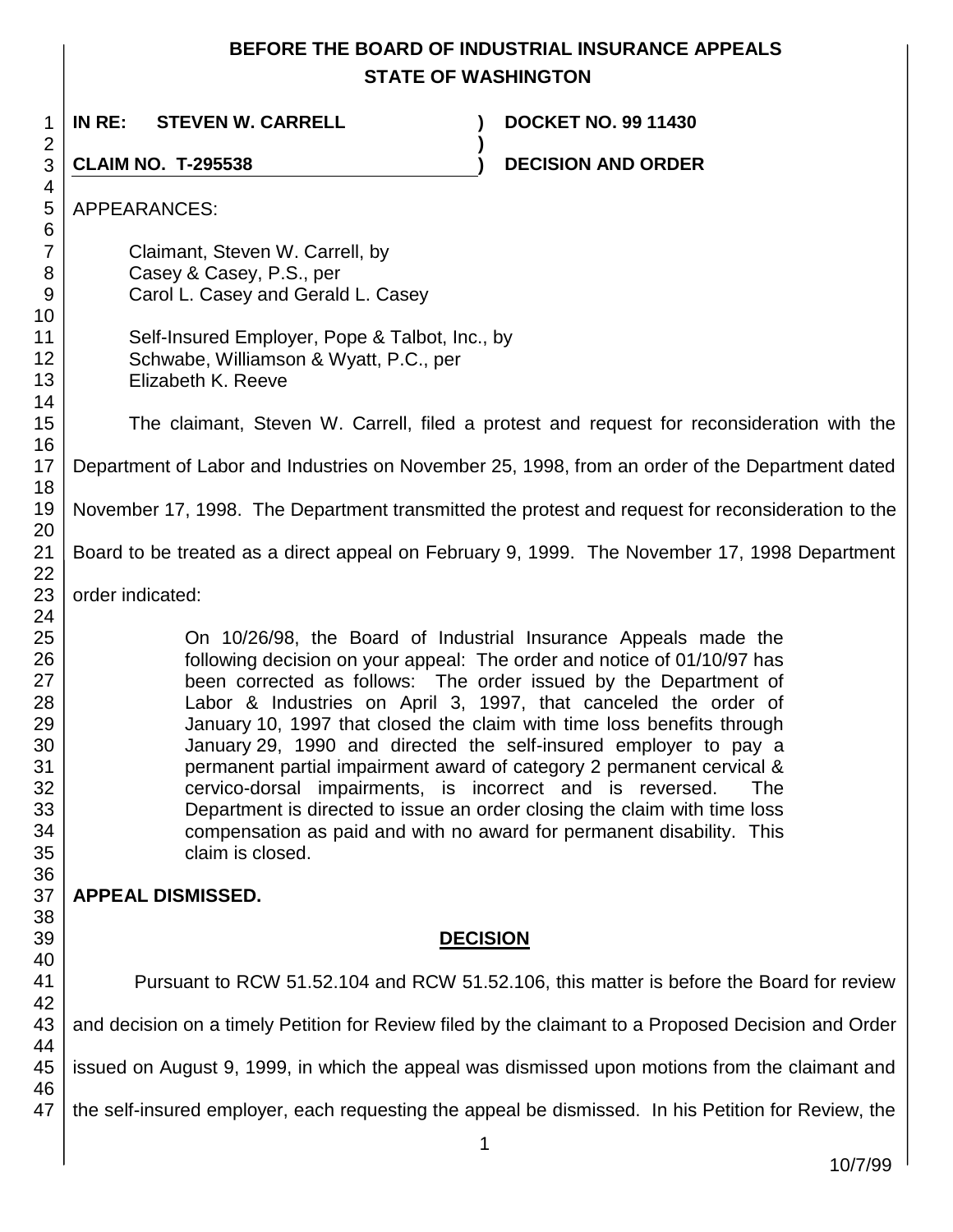claimant now complains that the industrial appeals judge incorrectly indicated, in Finding of Fact No. 1, that he had filed an appeal from the November 17, 1998 Department order and failed to indicate that he filed a protest and request for reconsideration from that order. We agree the appeal should be dismissed. We have granted review to make clear our view that the subject matter covered by the November 17, 1998 Department order, i.e., the correctness or incorrectness of that order, remains within the sole jurisdiction of the superior court.

The Department order of November 17, 1998, that closed the claim with time loss compensation as paid and without award for permanent partial disability, is a ministerial order that the Department issued in compliance with our determination in a prior Decision and Order in this claim, *In re Steven W. Carrell*, Dckt. No. 97 4501 (October 26, 1998). The November 17, 1998 Department order takes no action other than that directed in our prior Decision and Order. The language of the order leaves no doubt as to the Department's intentions that the order reflect a ministerial compliance with the prior order of this Board. The Department order states as much and recites in all material respects the language of Conclusion of Law No. 2 in the prior Decision and Order. The claimant took an appeal from that Decision and Order in Superior Court for Kitsap County, Cause No. 98-2-03371-3.

The appeal in the superior court is still pending. Nevertheless, when the Department issued its November 17, 1998 order, the Department included language stating that its ministerial order would become final within 60 days unless a request for reconsideration or an appeal was filed, including a statement that the Department would review the matter and send a new order upon receiving a request for reconsideration. The claimant filed a protest and request for reconsideration, requesting that the Department acknowledge that its order is not susceptible to appeal because the Board's prior Decision and Order, upon which the Department order is premised, is the subject of appeal in superior court. Instead of issuing a new order as the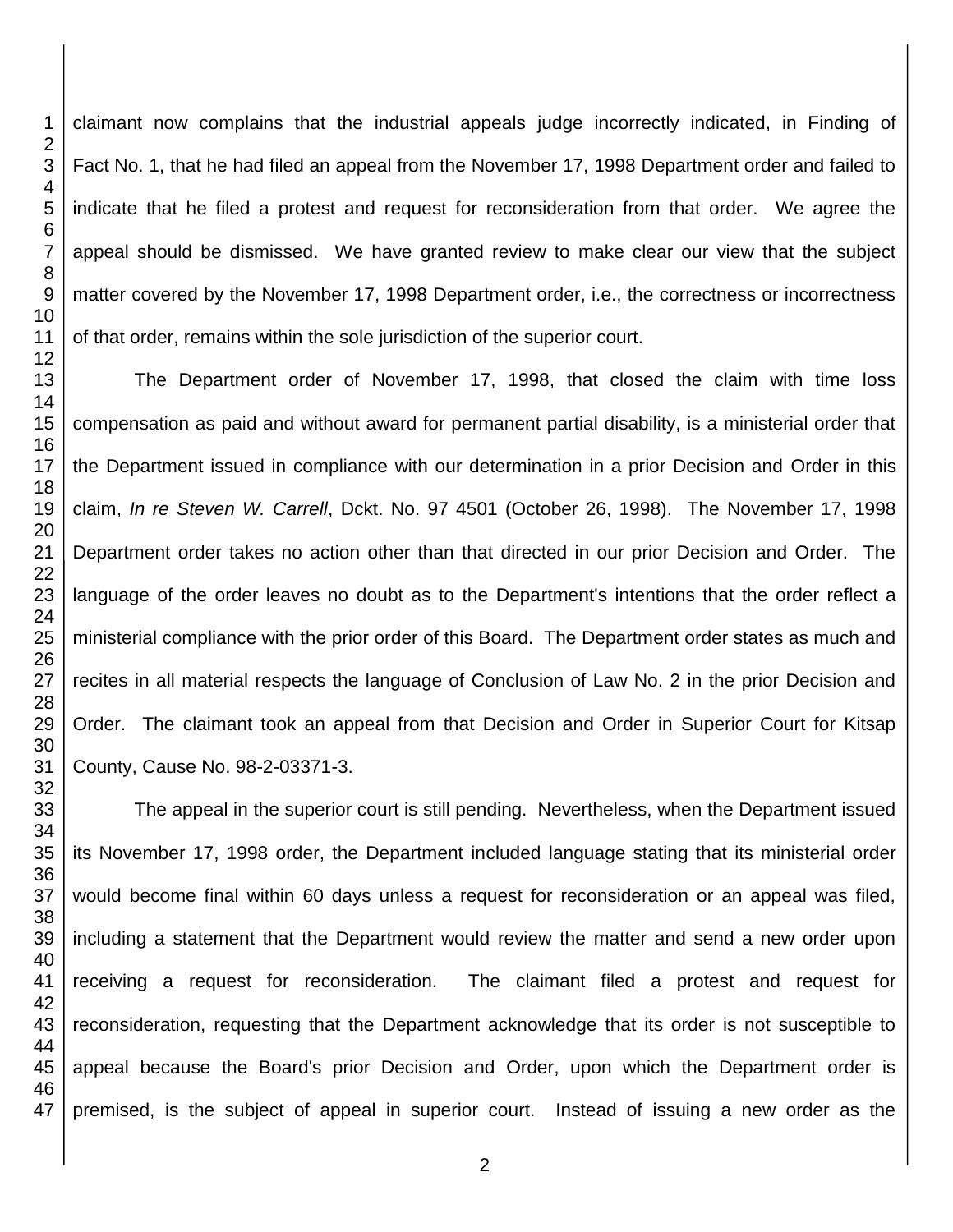Department had stated it would upon the filing of a request for reconsideration, the Department forwarded the claimant's protest and request for reconsideration to the Board ostensibly to be treated as a direct appeal. In retrospect, for reasons stated herein, we should have denied the appeal, rather than allow the appeal to proceed thus far. We now dismiss the appeal. Both the claimant and the self-insured employer filed motions for summary judgment

requesting we dismiss the present appeal. The claimant asserts the appeal should be dismissed because he filed a request for reconsideration of the November 17, 1998 order with the Department, thereby obligating the Department to issue a further order rather than forwarding the matter to the Board as an appeal. *See In re Santos Alonzo,* BIIA Dec., 56,833 (1981). The claimant is concerned that, had he not filed a request for reconsideration, the November 17, 1998 order might later be construed as binding upon him, despite his pending superior court appeal concerning the subject matter of that order. The claimant refers to *Marley v. Department of Labor & Indus.*, 125 Wn.2d 533 (1994), as a basis of concern that the Department order, because of its assertion that finality would occur within 60 days absent a protest or appeal, might be construed as final and binding even if it is found to be in error upon the further appeal of our Decision and Order to our courts.

The self-insured employer contends the present appeal should be dismissed because the subject matter of the November 17, 1998 Department order is pending before the superior court, thus depriving the Board of jurisdiction. The self-insured employer notes that the Department's inclusion of language in the November 17, 1998 Department order purporting to provide protest or appeal rights is ineffective to vest the Department or the Board with jurisdiction to consider a matter already pending in superior court.

Clearly, neither this Board nor the Department of Labor and Industries has jurisdiction to reconsider the subject matter of the November 17, 1998 Department order. The Department's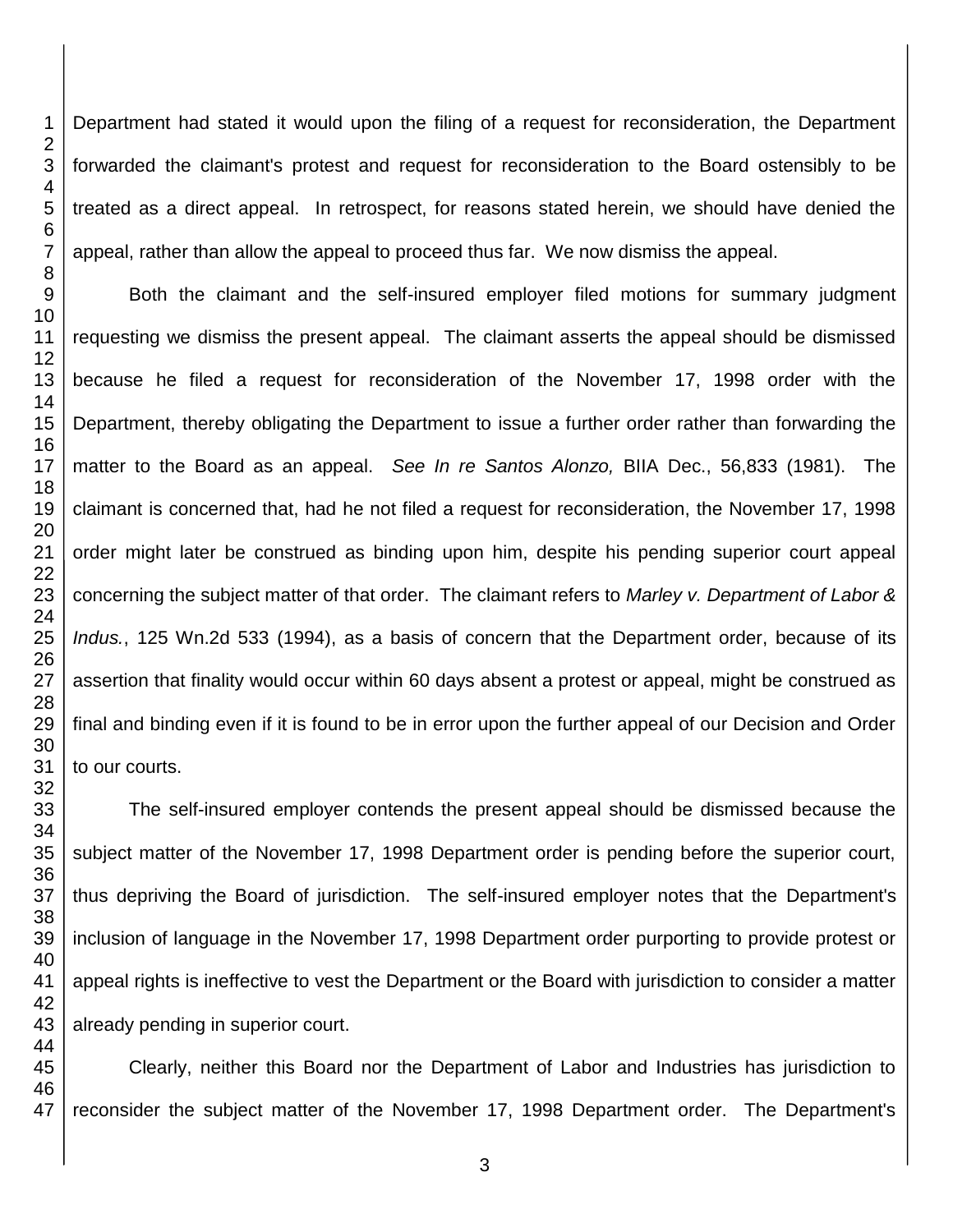issuance of the order is merely a ministerial act in compliance with our prior order issued under RCW 51.52.106. It is not an "order, decision, or award" of the Department, from which an appeal would lie to this Board or which the Department could reconsider, within the meaning of RCW 51.52.050 and RCW 51.52.060. Further, the subject matter is on further appeal, under RCW 51.52.110, and within the jurisdiction of the Superior Court for Kitsap County. The matter is not susceptible to the Department exercising its own original jurisdiction to issue an "order, decision, or award" within the meaning or RCW 51.52.050 and RCW 51.52.060 in order to allow for its reconsideration or our determination on appeal. *See In re Alfred Greenwalt, Dec'd*, BIIA Dec., 43,070 (1973).

We, therefore, agree with the self-insured employer that the Department cannot vest itself with authority to reconsider the substance of its November 17, 1998 order, nor vest in us the authority to entertain an appeal regarding the substance of that order, by the mere inclusion of language purporting to grant protest or appeal rights.

For like reasons, the claimant can be assured that the superior court retains jurisdiction over the subject matter of the November 17, 1998 Department order. Again, the subject matter of that order is identical to the subject matter of our prior Decision and Order that is presently on appeal in Kitsap County Cause No. 98-2-03371-3. The Department's issuance of the order is a ministerial act in compliance with our prior Decision and Order, the latter of which is subject to pending superior court jurisdiction, and not subject to the Department's original jurisdiction. The Department's recitation that the November 17, 1998 order shall become "final" unless another request for reconsideration or appeal is timely filed cannot operate to divest the superior court of jurisdiction. The November 17, 1998 order is not a "final" order within the meaning of RCW 51.52.050. No appeal or request for reconsideration or protest can lie from the November 17,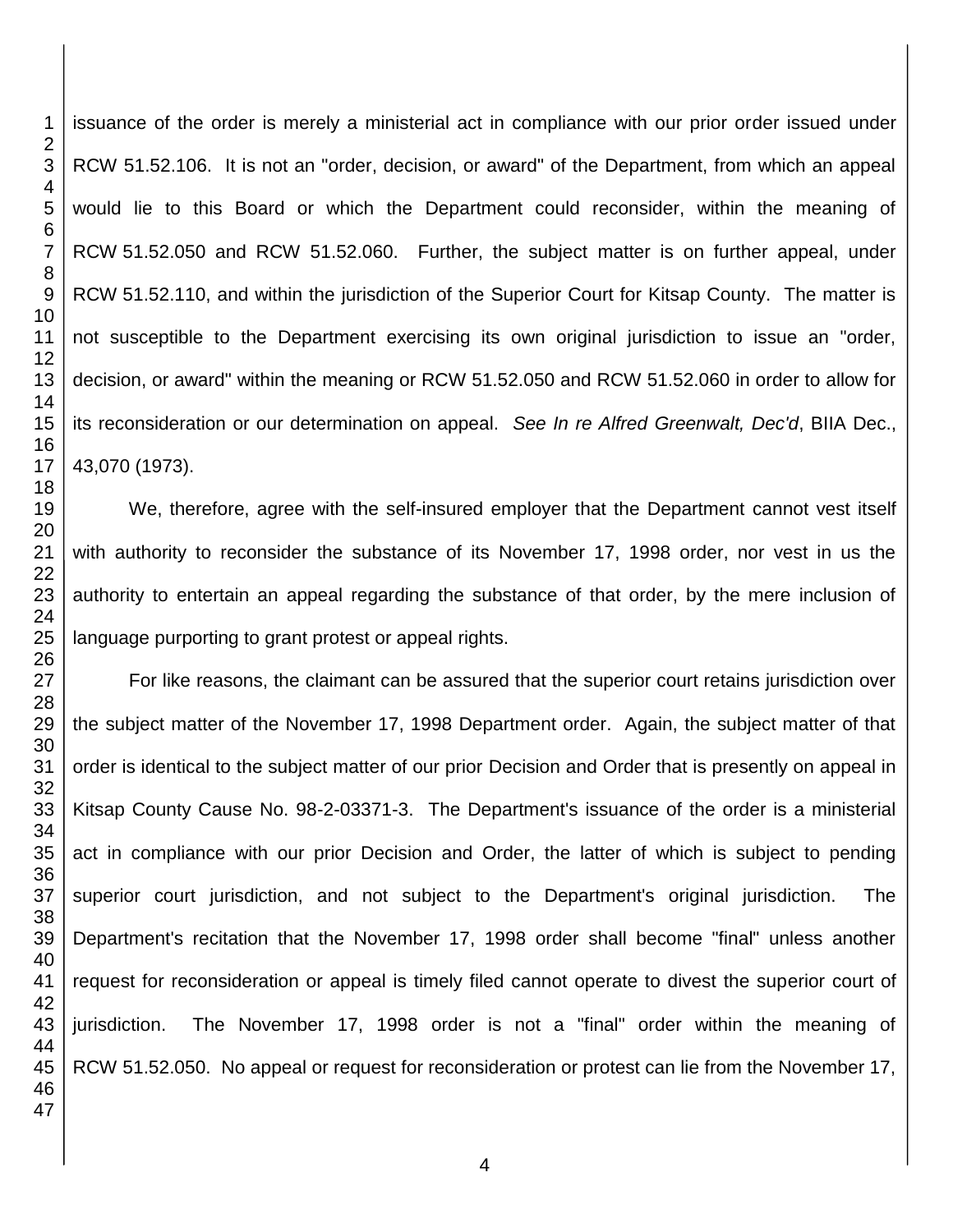1998 Department order, and the claimant need not file such in order to preserve his rights to have the matter decided in our courts. He has already secured that right.

We note that the court in *Marley* held that a Department order may become final, regardless of legal error, where the Department had both personal and *subject matter jurisdiction* to bind the parties to its factual and legal determinations. Here, the Department does not have subject matter jurisdiction to bind the parties to the content of the November 17, 1998 order. That jurisdiction is presently vested in the superior court.

Finally, we recognize that a pending superior court appeal does not necessarily act to stay the effect of a determination of this Board. See RCW 51.52.110 and *In re Harold N. Heaton*, BIIA Dec., 68,701 (1986). Thus, when an appeal is pending in our courts, the Department must still be able to issue a ministerial order in compliance with any of our determinations issued under Chapter 51.52 RCW. At the same time in such circumstances, we suggest that the Department should indicate its recognition that when an appeal is pending in the courts on the matter, such pendency renders the ministerial order subject to change if so directed by the courts. This is particularly true when, as here, a party has informed the Department of the pending appeal and noted the inappropriateness of the language contending that another protest or appeal is necessary to prevent the order from becoming final.

The language prescribed by our Legislature in RCW 51.52.050, informing aggrieved parties of their protest and appeal rights and warning of order finality absent timely exercise of their rights, is applicable only when the Department has issued an "order, decision, or award" pursuant to its *original* jurisdiction. The informative warning language of RCW 51.52.050, such as is used in the Department's November 17, 1998 order, does not accurately convey the status of the ministerial order nor the parties' rights when such order is issued pursuant to an order of this Board or a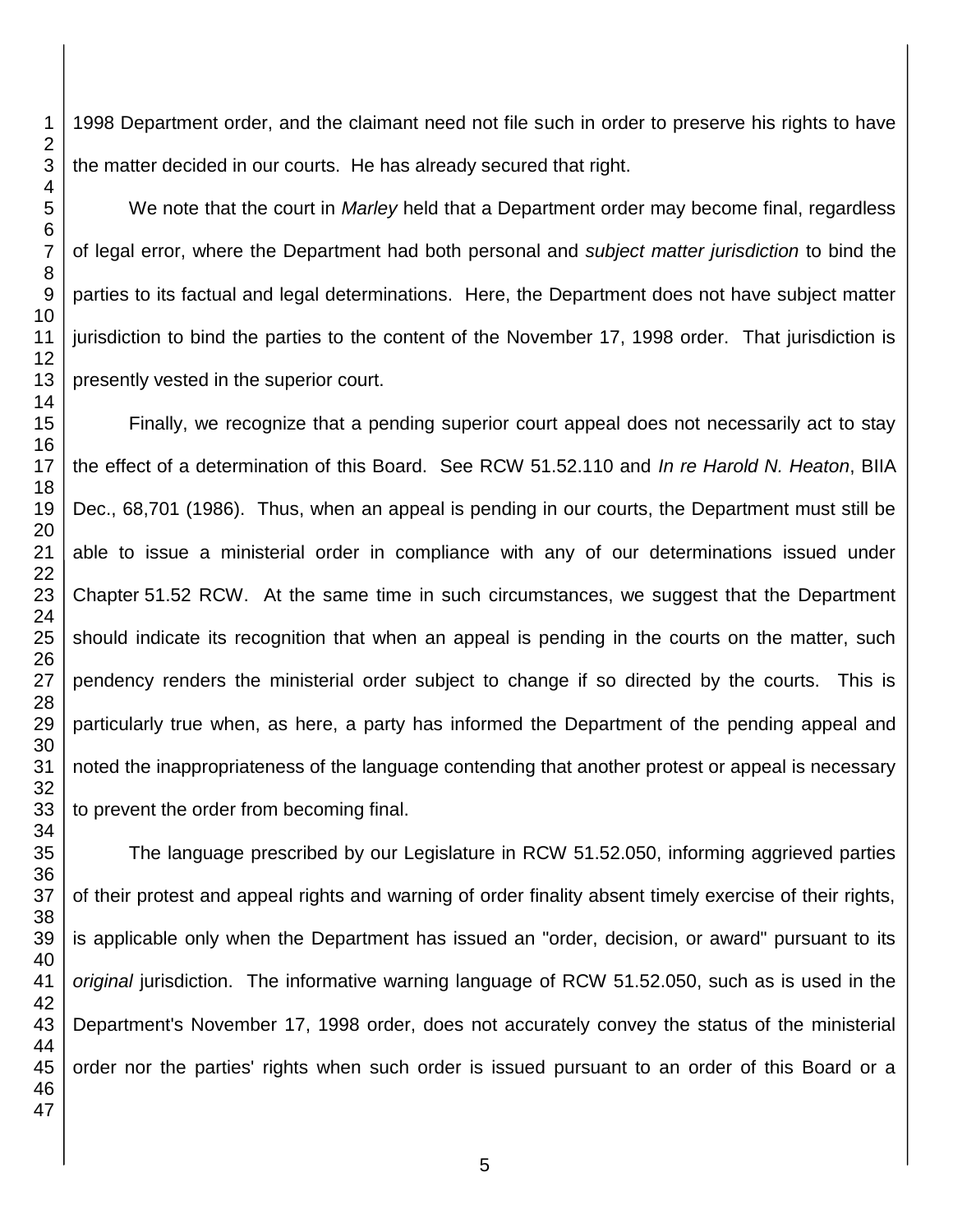judgment of our courts. We suggest the Department use some other language to acknowledge the status of its ministerial orders pending court appeals.

We also recognize that some Department orders containing intended ministerial language may go beyond the directive of the Board or the courts, or the order might be viewed by an aggrieved party as failing to effectuate the directive of the Board or the courts. We thus suggest that the Department consider whether, in circumstances such as those described herein, it would have been sufficient for the Department to have in some manner conveyed to the parties its understanding: that (1) the November 17, 1998 order was intended only as a ministerial order in compliance with the Board's order; (2) that it understood jurisdiction over the matter to be pending in the courts; and (3) that an aggrieved party should file a request for reconsideration or an appeal only if the party believed the order to inaccurately reflect the Board's Decision and Order or considered the order to go beyond the Board's Decision and Order in an exercise of original Department jurisdiction. In any event, we do not believe an appeal to this Board should have been necessary in the present circumstances.

We have considered the Proposed Decision and Order, the Claimant's Petition for Review, the Claimant's Motion for Summary Judgment and the affidavits and memorandum attached thereto, and the Employer's Response to Claimant's Motion for Summary Judgment (which we note contains the self-insured employer's own motion). Based upon these and the entire record before us, we find that the appeal should be dismissed. We make the following Findings of Fact and Conclusions of Law.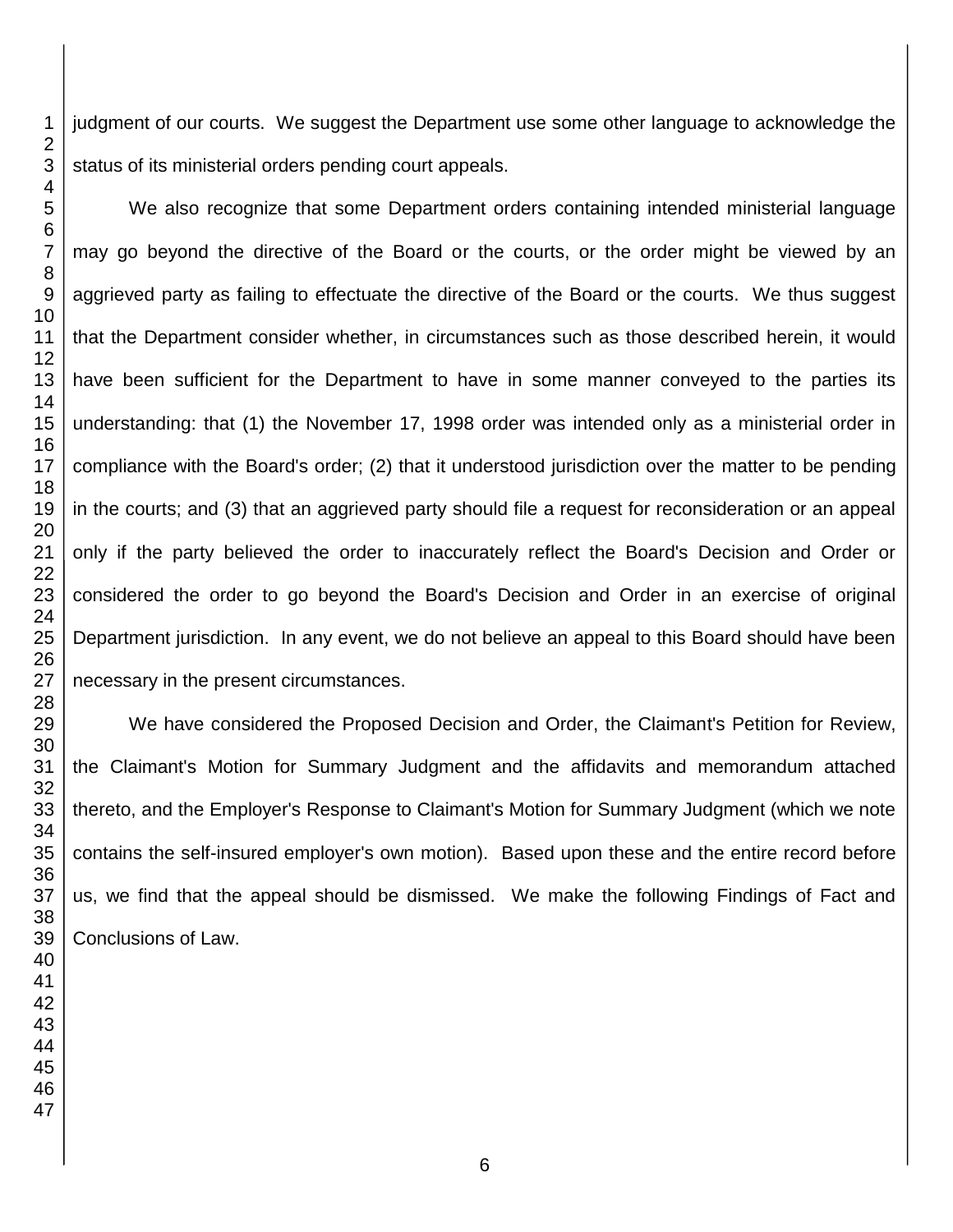#### **FINDINGS OF FACT**

1. On September 28, 1989, Steven W. Carrell, the claimant, filed an application for industrial insurance benefits, alleging he sustained an industrial injury/occupational disease on or about August 14, 1989, to his neck during the course of his employment with Pope & Talbot, Inc., a self-insured employer. On January 10, 1997, the Department of Labor and Industries issued an order indicating the Department was closing the claim with time loss compensation benefits paid through January 29, 1990, and directing the self-insured employer to pay a permanent partial disability award equal to Category 2 of WAC 296-20-240, the categories of permanent cervical and cervico-dorsal impairments.

On March 10, 1997, the claimant filed a protest and request for reconsideration from the January 10, 1997 order and, on March 21, 1997, the Department held that order in abeyance. On April 3, 1997, the Department issued an order indicating the January 10, 1997 order was canceled. On June 2, 1997, the self-insured employer filed a Notice of Appeal with the Board of Industrial Insurance Appeals from the April 3, 1997 order and, on July 2, 1997, the Board issued an order granting the appeal subject to proof of timeliness, assigning it Docket No. 97 4501, and directed that further proceedings be held.

On July 20, 1998, a Proposed Decision and Order was issued, but on September 11, 1998 and September 17, 1998, the self-insured employer and claimant, respectively, filed petitions for review of that Proposed Decision and Order. On October 26, 1998, the Board issued a Decision and Order that indicated the Board had jurisdiction over the parties and the subject matter of the timely appeal(s); the Department order dated April 3, 1997, was incorrect and was reversed; Department was directed to issue an order closing the claim with time loss compensation as paid and with no award for permanent partial disability. On November 16, 1998, the claimant filed an appeal in Kitsap County Superior Court from the Board's Decision and Order and it was docketed under Cause No. 98-2-03371-3. On November 17, 1998, the Department issued an order in compliance with the Board's Decision and Order dated October 26, 1998. The Department order contained language indicating the order would become final if no request for reconsideration or appeal was filed within 60 days, and language indicating the Department would reconsider the matter and issue a further order if a timely request for reconsideration was received. On November 25, 1998, the Department received a protest and request for reconsideration from the claimant of the November 17, 1998 Department order. On February 9, 1999, the Department transmitted the claimant's protest and request for reconsideration to the Board as a direct appeal from the November 17, 1998 order. On March 31, 1999, the Board issued an order granting the appeal subject to proof of